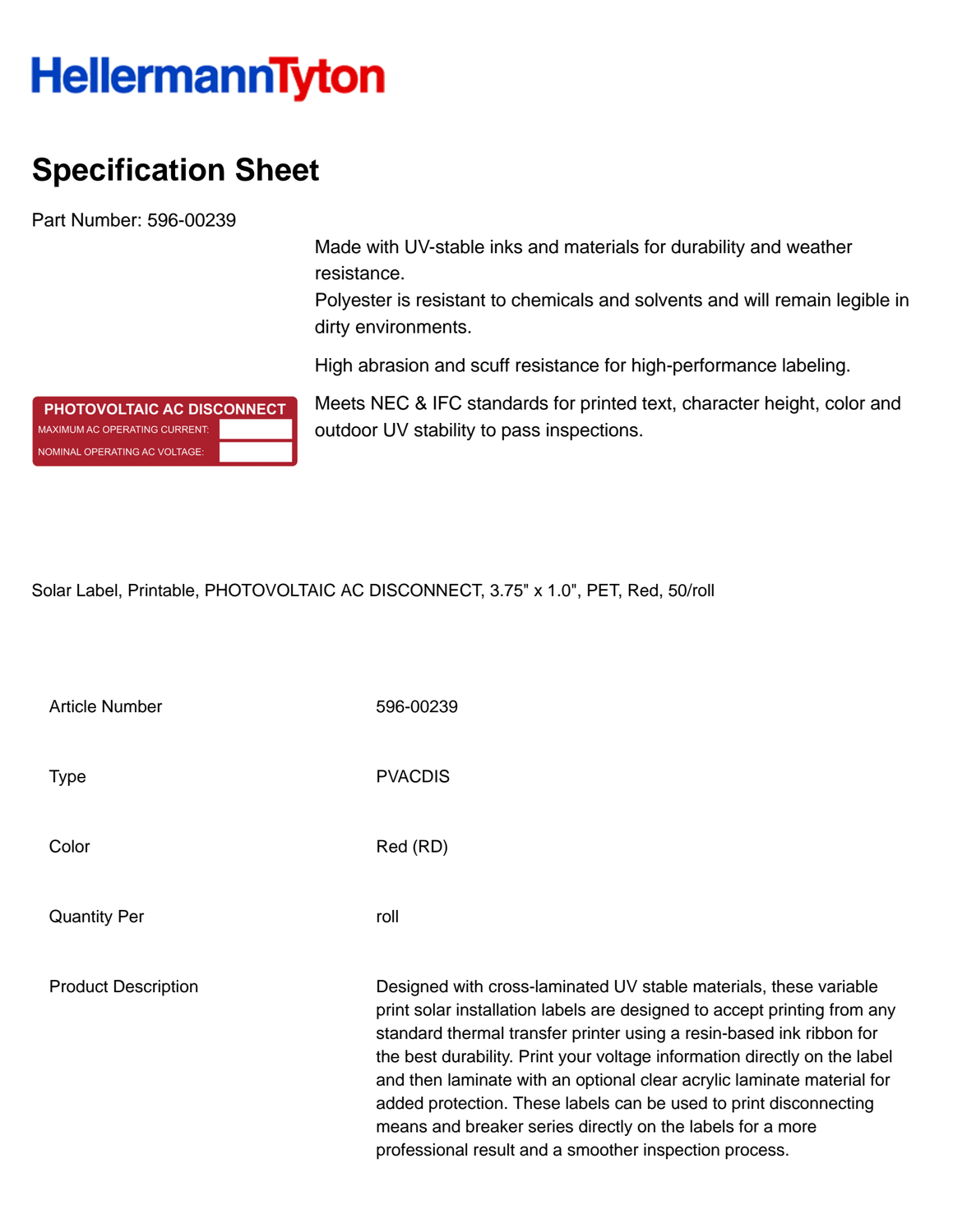| <b>Short Description</b> | Solar Label, Printable, PHOTOVOLTAIC AC DISCONNECT, 3.75" x<br>1.0", PET, Red, 50/roll                                                                                                    |
|--------------------------|-------------------------------------------------------------------------------------------------------------------------------------------------------------------------------------------|
| <b>Global Part Name</b>  | <b>PVACDIS-840/281-RD</b>                                                                                                                                                                 |
| Local Order Number 2     | Cross Reference = 10 per pack: 596-00852; Printable Metal Solar<br>Placard 5 pack: 596-00838; Engravable Metal Solar Placard 5 pack:<br>596-00859; Spanish version 50 per roll: 596-00818 |
| Width W (Imperial)       | 3.75                                                                                                                                                                                      |
| Width W (Metric)         | 95.25                                                                                                                                                                                     |
| Thickness T (Imperial)   | 0.0025                                                                                                                                                                                    |
| Thickness T (Metric)     | 64.0                                                                                                                                                                                      |
| Height H (Imperial)      | 1.0                                                                                                                                                                                       |
| Height H (Metric)        | 25.4                                                                                                                                                                                      |
|                          |                                                                                                                                                                                           |
|                          |                                                                                                                                                                                           |
| Material                 | Type 840/281, Polyester, UV-stabilized, clear polyester laminate<br>(840/281)                                                                                                             |
| <b>Material Shortcut</b> | 840/281                                                                                                                                                                                   |
| Adhesive                 | Acrylic                                                                                                                                                                                   |
| Halogen Free             | Yes                                                                                                                                                                                       |